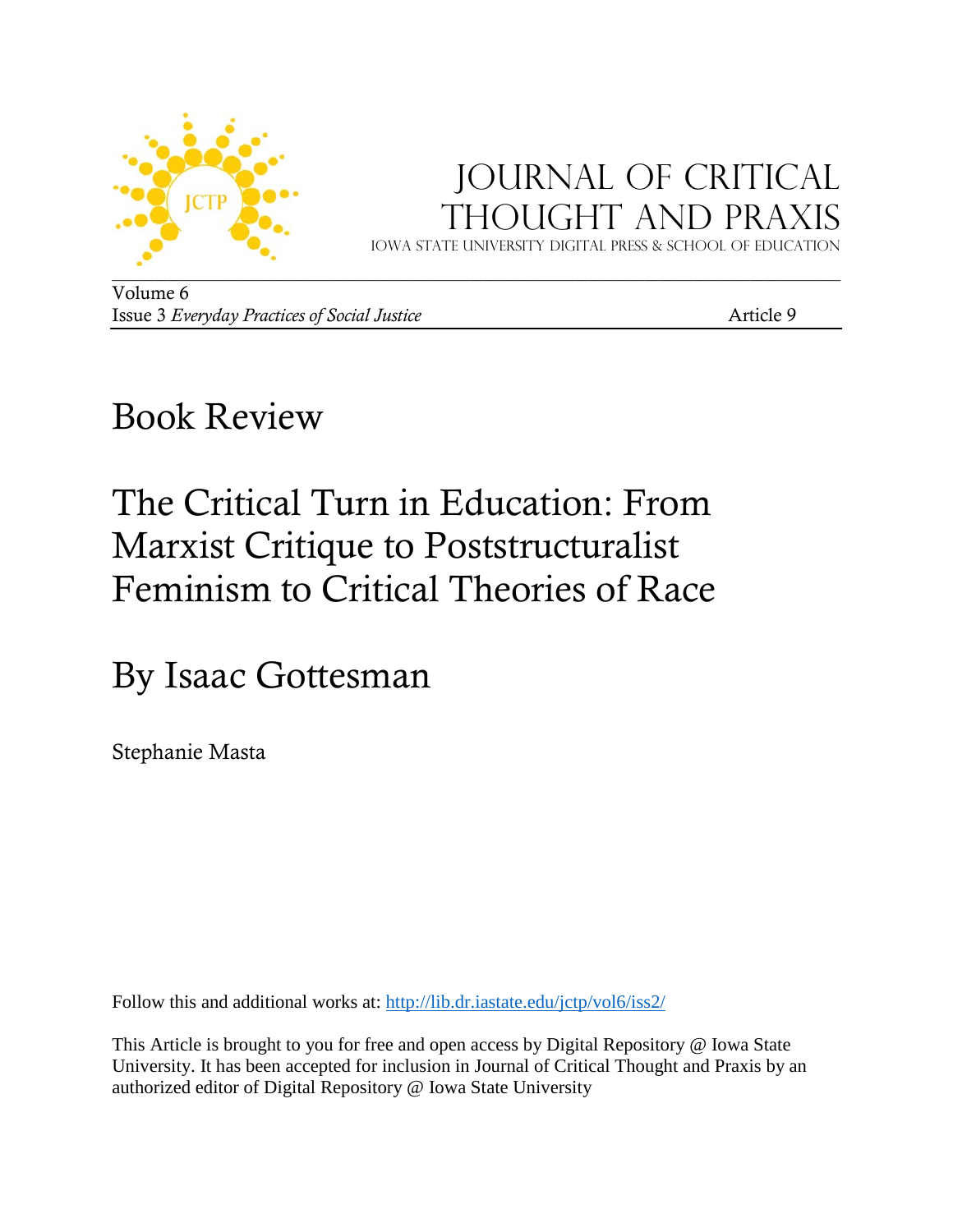## **Book Review**

### **The Critical Turn in Education: From Marxist Critique to Poststructuralist Feminism to Critical Theories of Race** By: Isaac Gottesman. New York, NY: Routledge, 2016. 176 pp. ISBN: 9781138781351

### Stephanie Masta[\\*](#page-1-0) *Purdue University*

In *The Critical Turn in Education: From Marxist Critique to Poststructuralist Feminism to Critical Theories of Race* (2016), Isaac Gottesman provides a historically informed understanding of key issues in critical educational theory and research. Although this book does not define critical theory as a concept or practice, it does provide readers with a deep perspective on the conversations that took place and are currently taking place within the field. From the beginning, Gottesman makes clear that the purpose of his book is two-fold: 1) to demonstrate how and why critical educational ideas emerged and how those ideas developed within a specific socio-historic context and 2) to illustrate how reflecting on these ideas may offer insight into struggles currently experienced in contemporary educational and social spaces. Organized into six different "critical turns," Gottesman outlines how key figures (and their ideas) build on and confront one another as the field of critical educational theory developed. By arranging the book in this manner, Gottesman not only achieves his purposes for writing the book, but also documents what Apple describes as "the increasing sophistication of the field from its early emphasis on education as only a mechanism of class and economic reproduction to its attention to education as a site of resistance…" (p. xv). Given the current landscape in education and ongoing dialogues around the purpose of school and educational reform, Gottesman's book is an important contribution to the field and something all educational scholars should read.

Gottesman begins *The Critical Turn* by discussing Paulo Freire and his contribution to the field of critical scholarship. This is not surprising—Freire is often considered the originator of critical scholarship in education (something Gottesman later points out, is not wholly accurate) and his work, *Pedagogy of the Oppressed*, is widely read in education courses across the United States. Therefore it is not uncommon for scholars to invoke his name in their own critical work. However, this chapter disrupts the narrative built around Freire's role and offers a closer understanding of how Freire came to be a leading figure in critical educational theory. By detailing the intellectual path of Freire's work, Gottesman demonstrates that while the ideas of Freire are often invoked, they are rarely invoked in a way that reflects Freire's ideology. As Gottesman posits, Freire's work is helpful for "articulating how and why schooling, and education more generally, should be harnessed in the push against an (increasing theorized and understood) unjust social order" (p. 26). And this harnessing occurs in the development of radical social movements that place education at their center, not by challenging the structural foundation of education.

l

<span id="page-1-0"></span><sup>\*</sup> Correspondence regarding this review can be directed to Stephanie Masta at szywicki@purdue.edu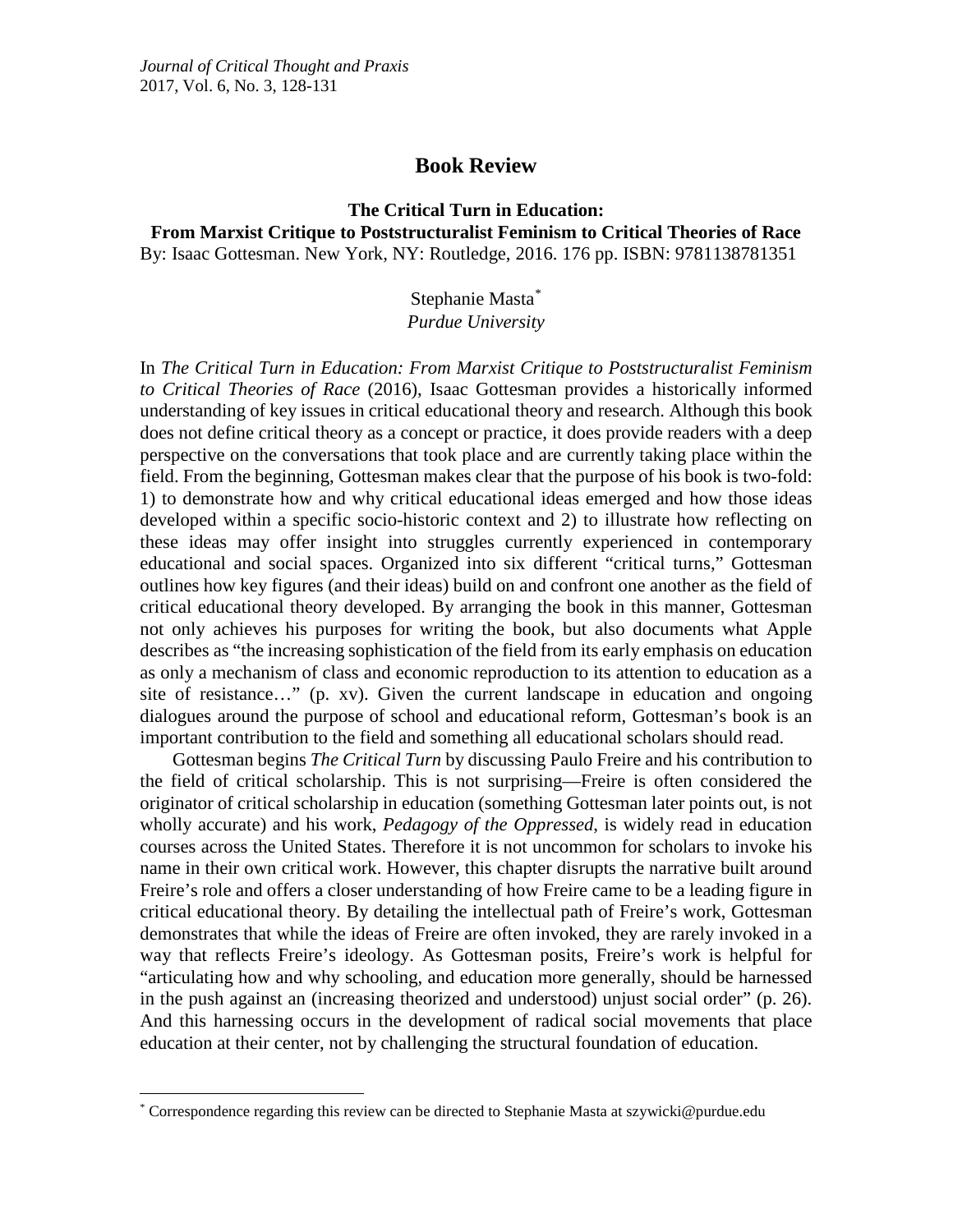The second chapter of *The Critical Turn* focuses on another canonical text in the field of critical educational theory—*Schooling in Capitalist America*, written by Samuel Bowles and Herbert Gintis. By contextualizing the production and reception of *Schooling,* Gottesman connects the emergence of Marxist thought in education with the rise of an Academic Left. He does this, for one, by providing biographies of both Bowles and Gintis, highlighting that the ideas brought forth by Bowles and Gintis derived from their own intellectual backgrounds. Secondly, Gottesman details how *Schooling* revealed the importance of "cross-field and cross-disciplinary support for the emergence of radical scholarship in the field of education…" (p. 33). The connections made through this interdisciplinary work are significant because they point to the necessity of intersectionality in the field of critical educational scholarship. While somewhat challenging for readers unfamiliar with Marxist ideology, Gottesman uses this chapter to highlight how *Schooling* introduced Marxist social analysis in the field of education. More importantly, Gottesman situates how later figures (such as Apple and Giroux) move away from a political and economic Marxist approach, instead focusing on a cultural Marxist one.

Following the chapter on Bowles and Gintis, Gottesman centers the third chapter on the work of Michael Apple. Referring to *Ideology and Curriculum*, Gottesman documents how *Ideology* "helped initiate a broad turn in the field of education in the United States to critical Marxist thought as a lens through which to analyze the relationship between school and society" (p. 52). To do this, Gottesman provides the reader with a timeline for understanding how certain scholars and theorists influenced Apple's thoughts on Marxism, and in turn, influenced his work. Examining this particular intellectual history is necessary because, as Gottesman writes, "it offers insights into the contexts and traditions that underpin many of the ideas our current critical scholarship both embraces and struggle with, it offers us a reflective window into our own theoretical work" (p. 71). Throughout this chapter (really, throughout the entire book), Gottesman encourages this type of reflection. He even asks us to consider reading Apple's work alongside Gramsci and how this might push scholars to develop different types of analytic tools necessary to engage societal change. Gottesman reminds us that understanding the historic past of critical educational theory is vital for thinking through contemporary issues in the field.

Gottesman continues his focus on the early beginnings of critical educational theory in chapter four, which centers on Henry Giroux. This is where Gottesman challenges the idea that critical pedagogy originated with Freire and instead presents a compelling argument that critical pedagogy emerged from the academic work of Giroux (who, to be fair, was heavily influenced by Freire). As Gottesman points out, knowing this has significant implications for our understanding of history, and our current conception of critical work. This chapter illustrates Giroux's attempt to "theorize the relationship between schools and society and the possibilities of schools as sites of radical democratic social reform in wester-nation states" (p. 75), which is important in understanding how Giroux differed from Freire and how Giroux's emphasis on schools as the sites for this reform is what started the critical pedagogy movement in education. And much like in previous chapters, Gottesman highlights why is it important to understand the socio-historical context in which these key figured emerged. As he writes, "locating the history of critical pedagogy in Giroux's scholarship, and by extension in a particular post-Marxist intellectual and political milieu, is a helpful step in untangling critical educational approaches…" (p. 91).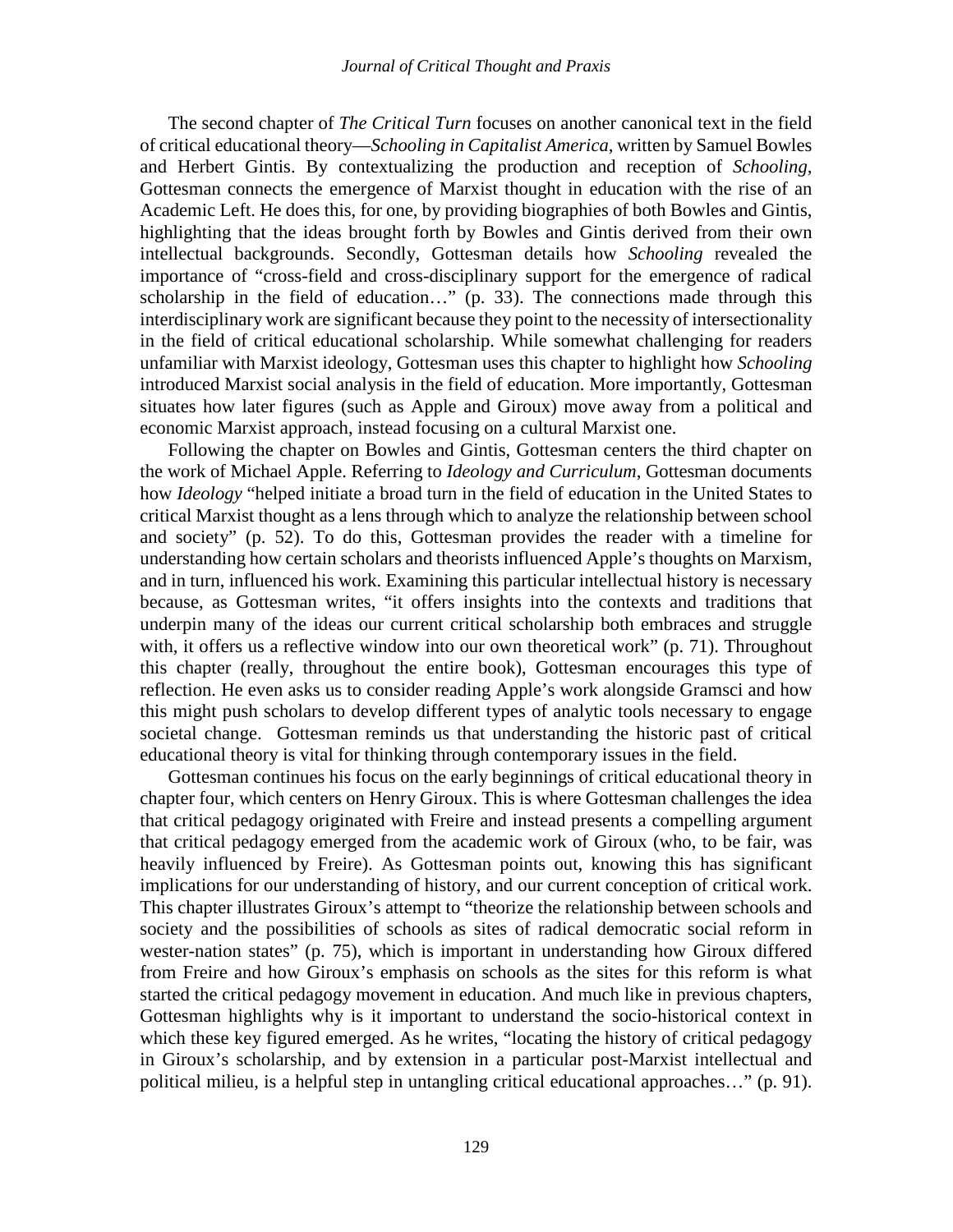Knowing the origins of critical pedagogy is essential, as Gottesman documents, to knowing how critical pedagogy arguments are influenced and framed today.

The final two "turns" focus on the emergence of situated knowledge and standpoint epistemology (chapter 5) and critical race theories (chapter 6). As Gottesman accurately points out, the beginning of critical educational theory might have considered abstractly the importance of social identity as factor, but did not do so in practice. In chapter 5, Gottesman introduces the role feminist thought played in the history of critical educational scholarship. He offers a short, but detailed, overview of the role of feminist thought in the academy, before moving specifically to education. Within this chapter, Gottesman focuses primarily on Elizabeth Ellsworth, who in 1989 critiqued the notion of "teacher as intellectual," a primary concept in Giroux's critical pedagogy. Her main argument was that "critical pedagogy does not theorize a self-reflective teacher as intellectual, one that unpacks his or her own assumptions and recognizes their own subjectivity" (p. 101). Instead, Ellsworth claimed, the teacher in Giroux's critical pedagogy is never implicated in the structures they are trying to change. As one might assume, this critique of Giroux was not well-received. Gottesman highlights some of the responses, many of which had little to do with Ellsworth's argument and focused more on her daring to challenge a key figure in the field. However, as Gottesman also points out, this marked a change in critical educational theory as more postmodernist and poststructuralist scholars (such as Patti Lather and Kathleen Weiler) pushed the conversations in the field to "understand the social situatedeness of the knower" (p. 111). Related, Gottesman ends this chapter with a postscript stating while feminist work did engage issues of race, initial critical feminist work was written by white women. This acknowledgement is important and serves as a nice introduction to the final turn.

The last turn Gottesman discusses is the emergence of critical theories of race. As Gottesman notes, this turn marked a shift because "race became a central focus of scholarship" (p. 117). The question was no longer focused on *if* race played a role, but instead, *what* role it played. In this chapter, Gottesman provides "a narrative arc…into core debates and conversation flows that remain central to critical race scholars" (p. 117). This arc is important and Gottesman does an excellent job at parsing out the various lines of thought within the narrative, particularly within Critical Race Theory (CRT). By outlining the differences between Daniel Solórzano/Tara Yosso and Gloria Ladson-Billings/William Tate, Gottesman demonstrates how CRT evolved within the critical educational landscape, and how CRT continues to influence critical race theory development. As Gottesman points out, the nuance of the arguments with critical race theories has implications for analysis and advocacy within education.

Gottesman concluded the book by reminding readers that while the previous chapters offer a historic perspective on critical educational theory, we must continue to situate those perspectives in the current conversations in the field. He argues that scholarly research in this area is often "poorly crafted, from thin readings of ideas, to shoddy polemical pronouncements" (p. 139). To combat this, Gottesman suggests that scholars engage in four practices: read broadly, read closely, publish broadly, and focus on teaching and learning. While Gottesman acknowledges these practices do occur, undertaking them more extensively is essential if we want critical educational scholarship to significantly contribute to the fight against social injustice. It is these practices and how Gottesman